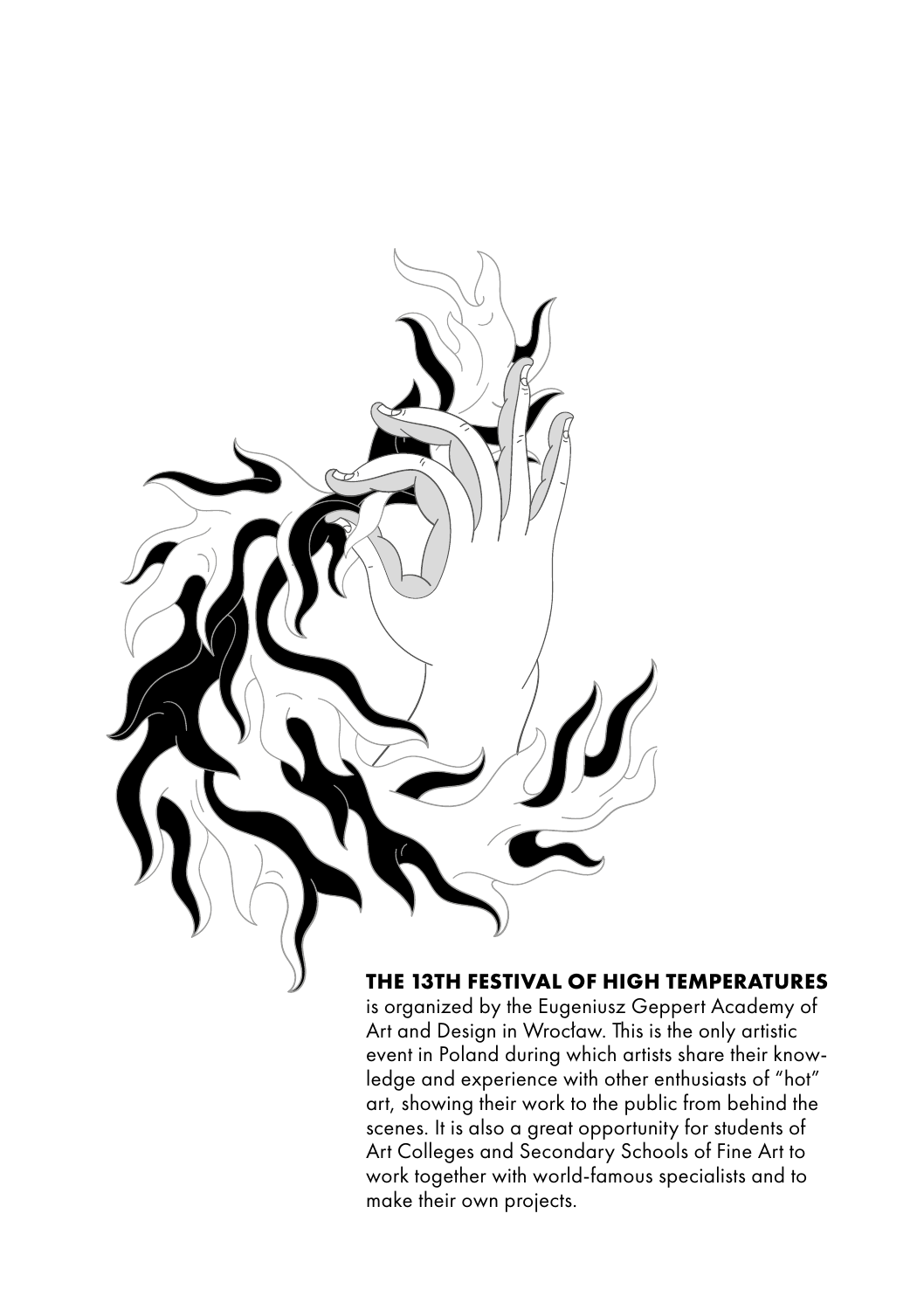This year's Festival of High Temperatures will be held on June 26-27 at the Academy of Art and Design at ul. Traugutta in Wrocław. Due to the exceptional time, some changes needed to be introduced to the frame of the event, but we are making every effort to ensure that there are as many hot emotions and favorite attractions as usual.

**ON SATURDAY**, workshops and demonstrations will be held, during which our audience will participate in both well-known Festival attractions and a number of new activities, such as firing a ceramic kiln inspired by steam engines or creating puzzles with aluminum. Most of the events will take place outdoors, in the garden of the Academy of Art and Design.

**ON THE SECOND DAY OF THE FESTIVAL**, we invite you to take part in the Conference entitled "Art in the Firelight", during which the invited artists, including our international guests, will talk about their artistic activity and the process of creating works with the use of high temperature. You will be able to listen to such celebrities as: FREDERIK ROMBACH, EGLĖ EINIKYTE-NARKEVIČIENĖ, ADAM ABEL, HANNA MIADZVEDZEVA, JOHN MORAN, KURT DYRHAUG, JONO RETALLICK AND LISA EVANS.

This year's Festival of High Temperatures also includes events that take place only in virtual space. From the beginning of June, on the Festival social media, we have published 24 films. There are two series — "Processes" and "Artists", both including four videos from each Festival sections — GLASS, CERAMICS AND METAL.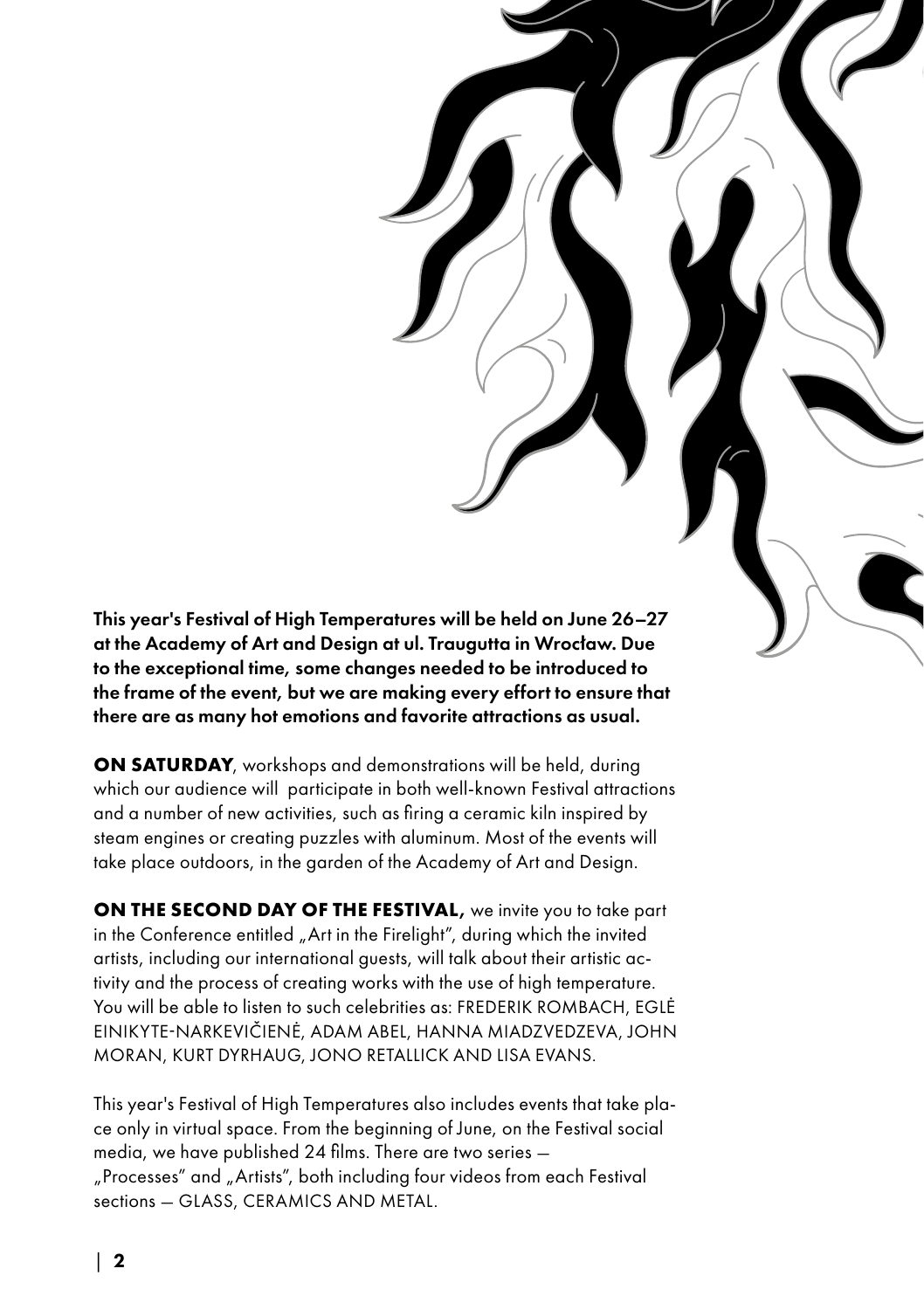Another attraction of the Festival is "The Work of Fire" exhibition  $-$  an extraordinary meeting with 24 artists and their works. It is organized in a hybrid form. Before the exhibition, the artists and their works have taken part in a special photo session. The effects of it have been published on the Festival social media. The artworks will be exhibited at the Neon Gallery on June 22nd–28th.

In addition, this year we are continuing the Festival tradition of the Tea Bowl Competition. This time, for the first time, the event has an international scope, and the submitted works will be presented at the exhibition during the Festival.

### PARTICIPATION IN ALL FESTIVAL EVENTS IS FREE OF CHARGE.

SIGNING UP FOR SOME OF THE WORKSHOPS IS REQUIRED BEFORE THE FESTIVAL. DETAILS IN THE PROGRAM BELOW.

**| [www.festiwalwysokichtemperatur.pl](https://festiwalwysokichtemperatur.pl/home/) |** Fb: **[FestiwalWysokichTemperatur](www.facebook.com/FestiwalWysokichTemperatur) |** Instagram: **[festiwalwysokichtemperatur](https://www.instagram.com/festiwalwysokichtemperatur/) |** YouTube: **[Festiwal Wysokich Temperatur](https://www.youtube.com/channel/UC61xxwSWrgpdit1Kc0skvZQ)**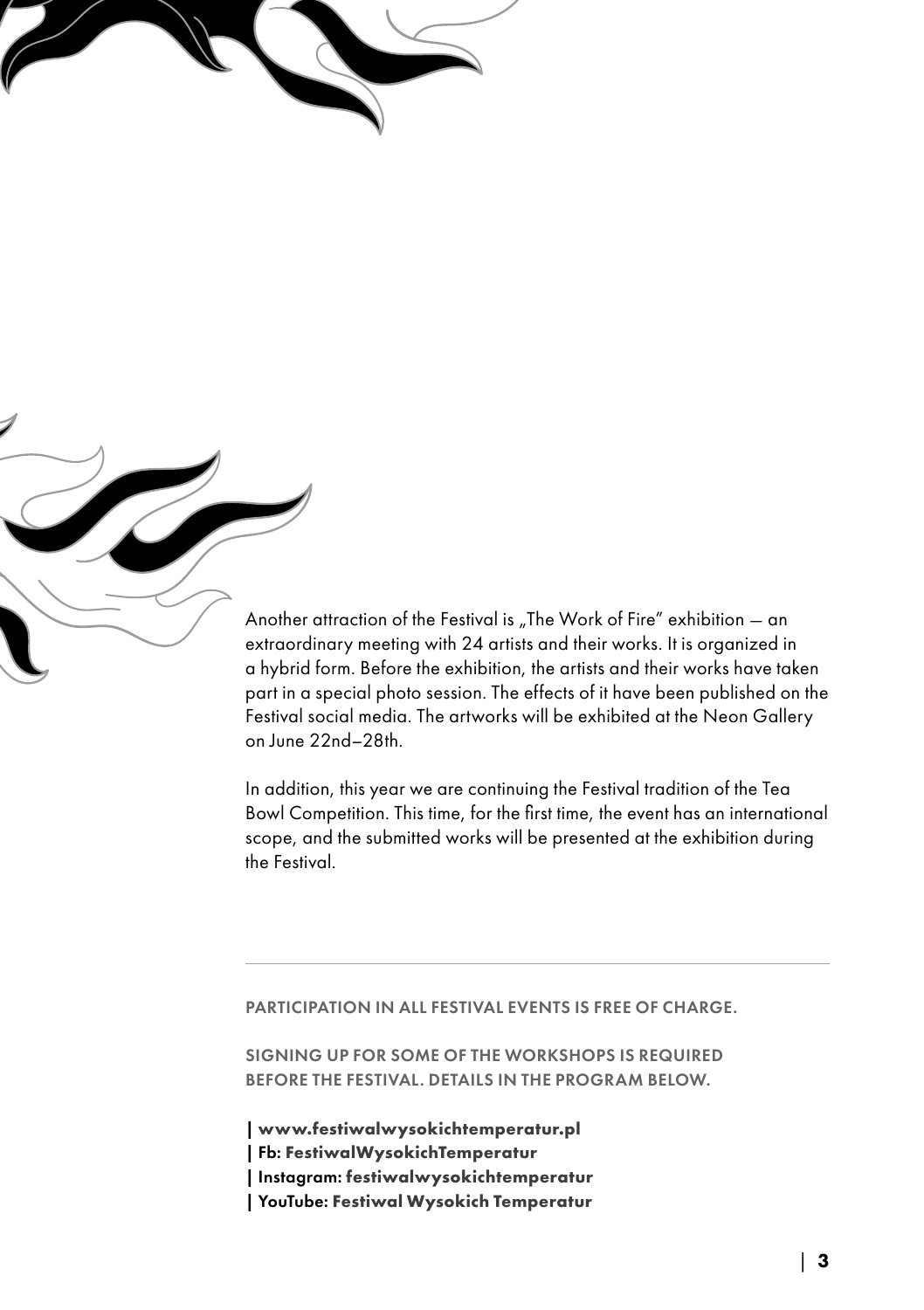# **PROGRAM** OF THE 13TH FESTIVAL OF HIGH TEMPERATURES, 26–27 JUNE 2021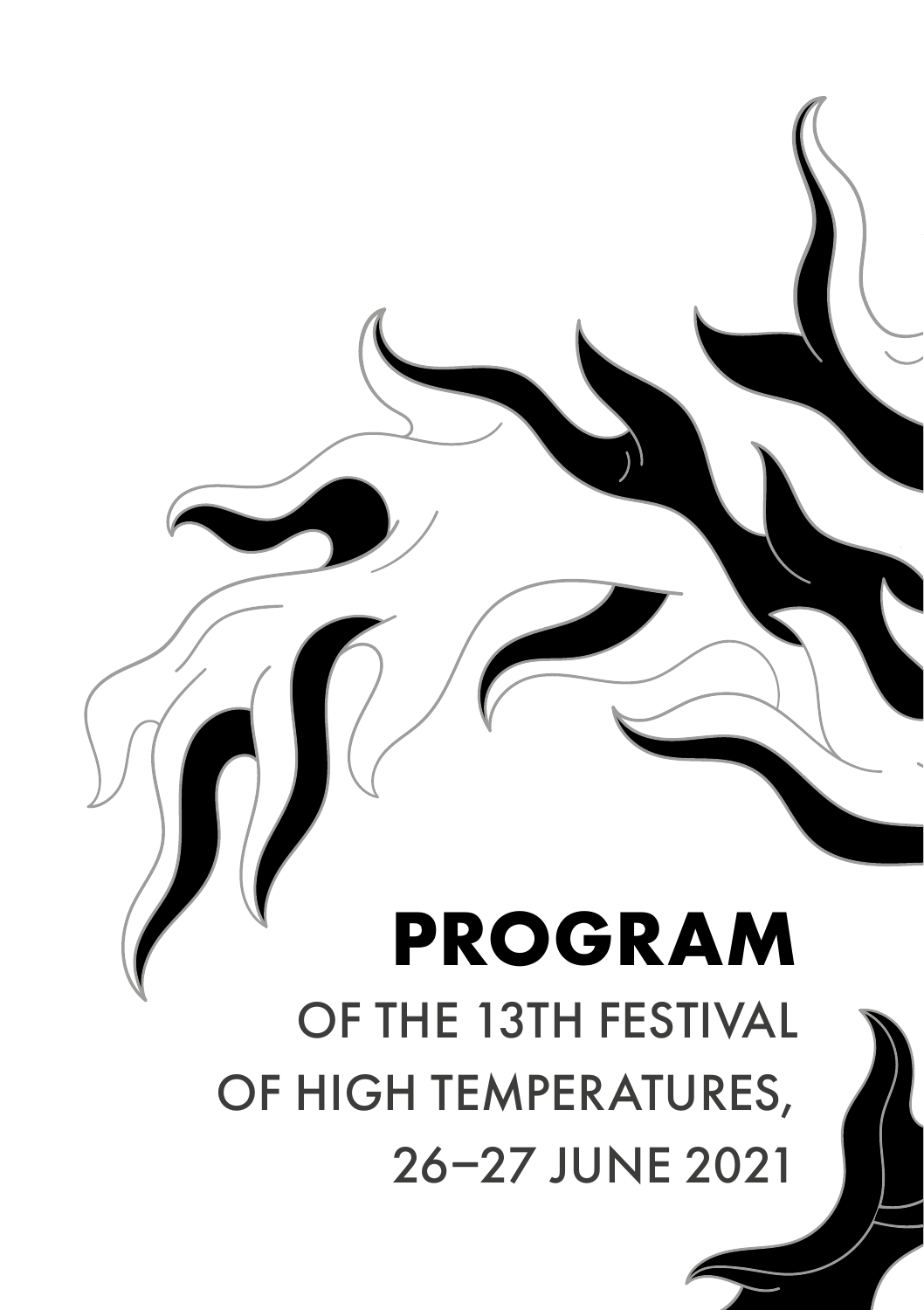# **SATURDAY** 26TH JUNE

## DEMONSTRATIONS

**16:00—22:00** Terrace | 005

**HOT PORTRAIT** | ceramics Jakub Biewald

Agnieszka Leśniak-Banasiak

**12:00—13:30** New Building, ground floor | 007

**12:00—15:00** New Building, 2nd floor | 208 a

**WRITING WITH LIGHT — NEON** | glass Kamila Mróz

**13:30—16:00** New Building, ground floor | 007

The show is intended only for people aged 16+

**EQUAL RIGHTS 16+** | glass Frederik Rombach

**HOT TRACES OF NATURE** | glass

HELPERS: Robert Lenner, Diana Szydłowska, Emilia Marcjasz, Joanna Bujak, Beata Dołęga-Kozierowska, Karol Nagórski

## **13:30—21:00**

Main Yard

**FIRST-HAND GLASS** | glass "Level 2" Glass Students Research Circle: Paulina Figura, Dominika Siemińska, Jagoda Wika, Karolina Wojsz, Natalia Cygan, Ula Gołdasz, Agata Drąg, Karol Nagórski

## **14:00—15:00**

Terrace | 006

## **HANDS OF A MASTER — DEMONSTRATION OF POTTERY THROWING** I ceramics

Leri Papidze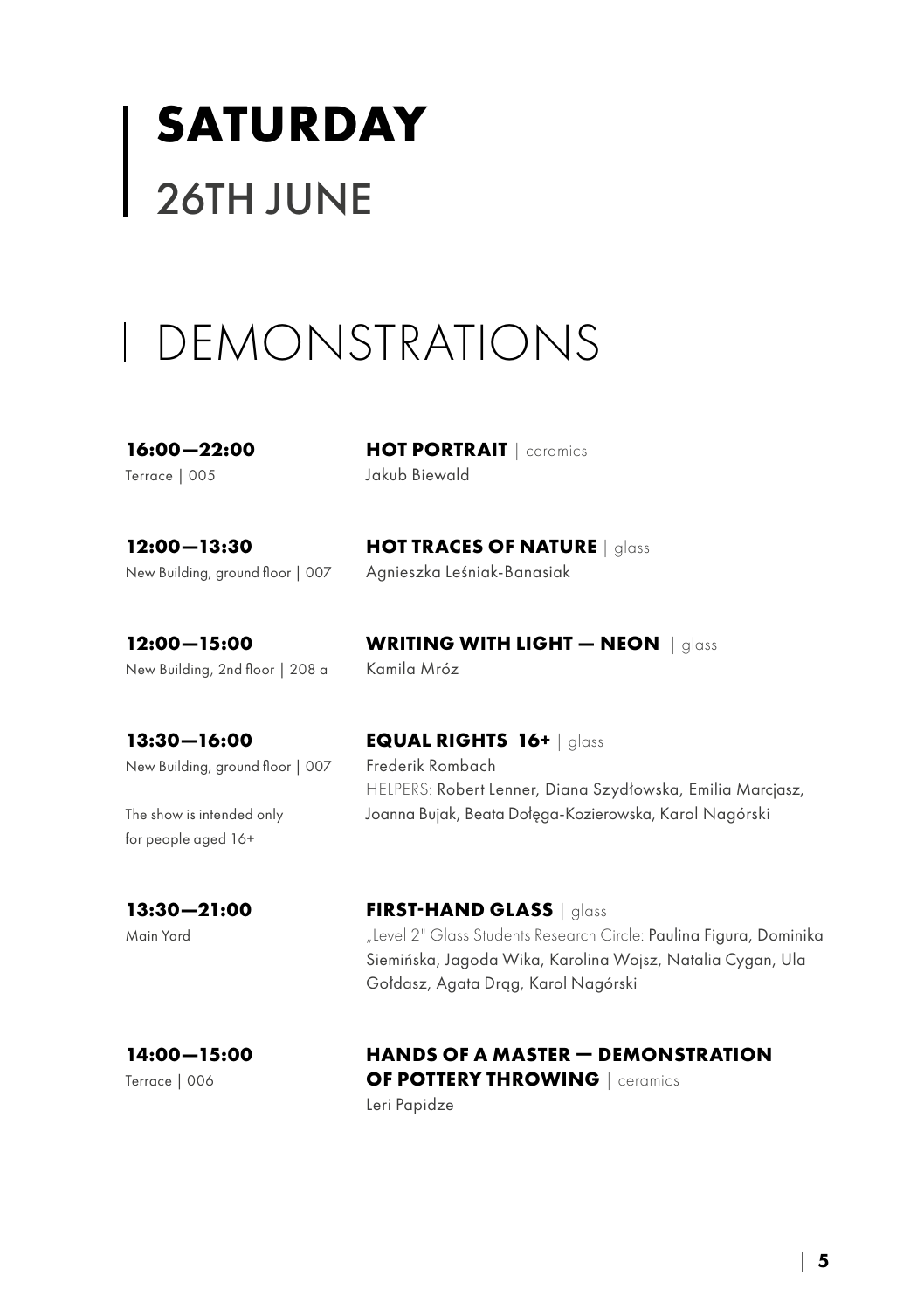**14:00—16:00**

Terrace | 006

## **A TOOL FROM ANCIENT TIMES / RAUGO**

**CERAMICS** | ceramics Rytis Konstantinavičius, Sandra Przybyłowicz, Jagna Rumin

**15:00—17:00** New Building, 2nd floor | 207 **HOW IS STAINED GLASS MADE?** | glass Ryszard Więckowski, Katarzyna Pyka, students of the Glass in Architecture Studio and the Stained Glass Studio of the Academy of Art and Design in Wrocław

**16:00—19:00** New Building, ground floor | 007

**MICKEY MORI \*\*\*\*\* \*\*\*** | glass John Moran HELPERS: Robert Lenner, Diana Szydłowska, Emilia Marcjasz

## **16:00—20:00**

Main Yard

**POTTERY STUDIO OF SPHERICAL BOTTOM CERAMICS IN THE PAST AND TODAY** | ceramics Garncarnia — Alicja Dobrosielska, Paweł Szymański

**16:00—22:00** Terrace | 008

**FIRE VEHICLE** | ceramics Mirosław Kulla, Kacper Kuźnicki

**18:00—20:00**

Backyard

**CERAMIC BOOK** | ceramics Nadya Sobko

**TT FIRE** | ceramics Michał Podleśny

**18:00—21:30** Outdoor Stone Studio

### **CAST IRON SCULPTURES FROM A TILTING FURNACE** | metal Michał Staszczak

**19:30—20:00**

Terrace | 007

**MY DESIRE — HOTGLASS PERFORMANCE** | glass Natalia Komorowska HELPER: Robert Lenner

**20:00—22:00** Backyard

**from 21:00** (ONLINE on Festival Facebook Page)

## **EMBODIED DIALOGUE WITH IRON (ON WELSH LAND)** | metal

Lisa Evans, students of Carmarthen School of Art in Wales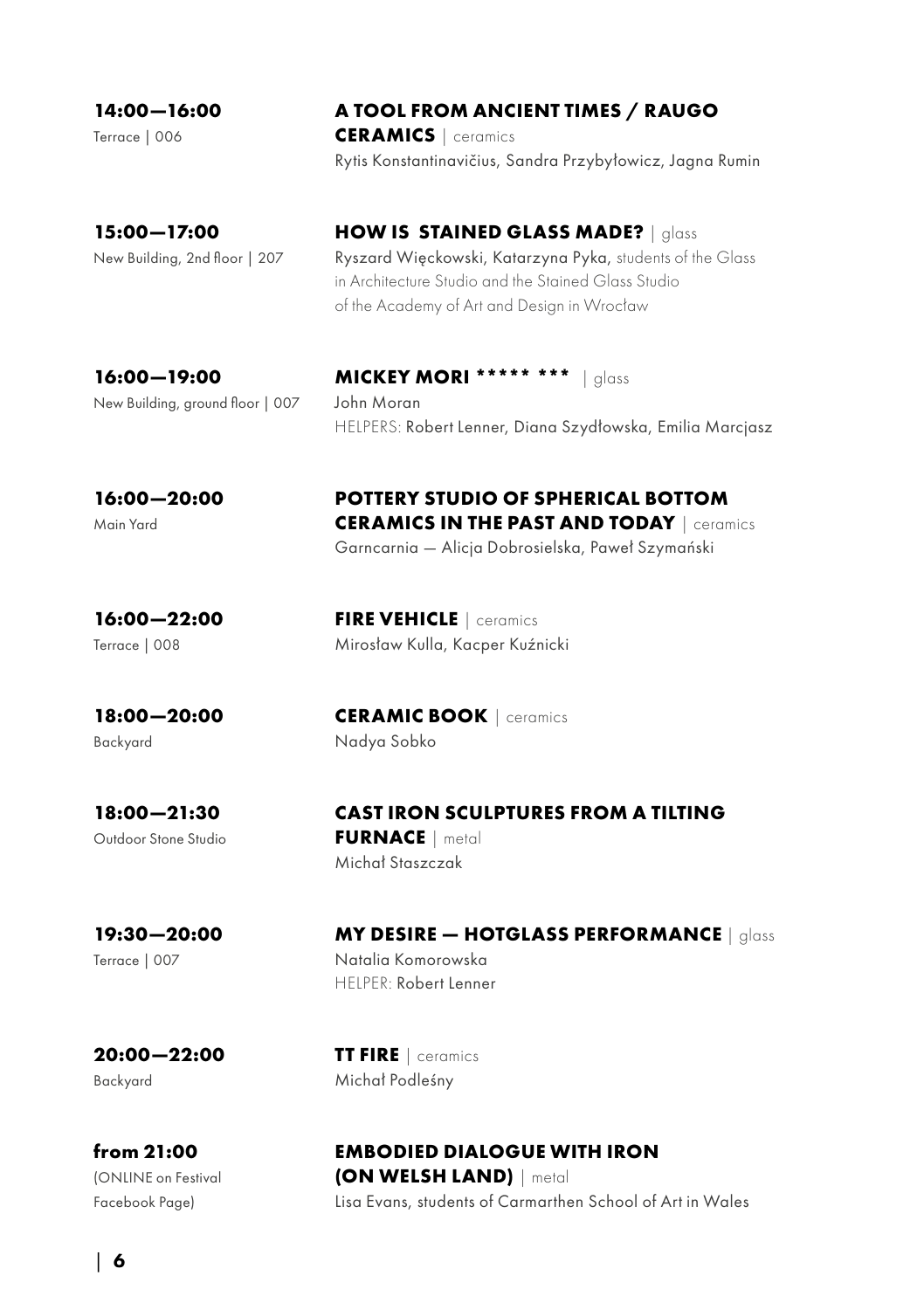**21:00—21:30**

#### **MY CUP RUNNETH OVER — PERFORMANCE**

Outdoor Stone Studio

| metal Jono Retallick

**21:30—22:00** Outdoor Stone Studio

## **ALWAYS PRESENT (NOT ONLY BELARUS) —**

**PERFORMANCE** | metal

Matěj Frank

## WORKSHOPS

Due to the pandemic situation, one person can register only to ONE workshop. Some workshops are open and registration is not required.

| $12:00 - 13:00$                  | <b>MIKROMIKA – FIRING IN A MICROWAVE OVEN</b>                                     |  |  |
|----------------------------------|-----------------------------------------------------------------------------------|--|--|
| Backyard                         | ceramics                                                                          |  |  |
|                                  | Glina Sklep dla Ceramików (Glina Shop for Ceramicists)                            |  |  |
| no age limits   small children   |                                                                                   |  |  |
| under adult supervision          | OPEN WORKSHOP, according to availability of seats<br>registration is not required |  |  |
| 12:00-14:00   1st group          | <b>CLAY AND PLASTER ALWAYS IN FORM   Ceramics</b>                                 |  |  |
| New Building, 2nd floor   206    | KROPKA W KROPKĘ - Dorota Pasek i Katarzyna Cecot                                  |  |  |
| No age limits   5 pairs          | e-mail: fwt@asp.wroc.pl                                                           |  |  |
| (parent + child) in each group   |                                                                                   |  |  |
| 12:00-13:30   1st group          | <b>GLASS ENGRAVINGS</b>   glass                                                   |  |  |
| Building A, ground floor   09    | Stanisław Sobota, Paweł Palewicz                                                  |  |  |
| 16 +   4 people in each group    | e-mail: fwt@asp.wroc.pl                                                           |  |  |
| 12:00-14:00   1st group          | <b>EXPRESSION OF ELEMENTS - COLOR</b>                                             |  |  |
| New Building, ground floor   006 | <b>LABORATORY</b>   ceramics                                                      |  |  |
|                                  | Karolina Gardzilewicz                                                             |  |  |
| 16 +   4 people in each group    |                                                                                   |  |  |
|                                  | e-mail: fwt@asp.wroc.pl                                                           |  |  |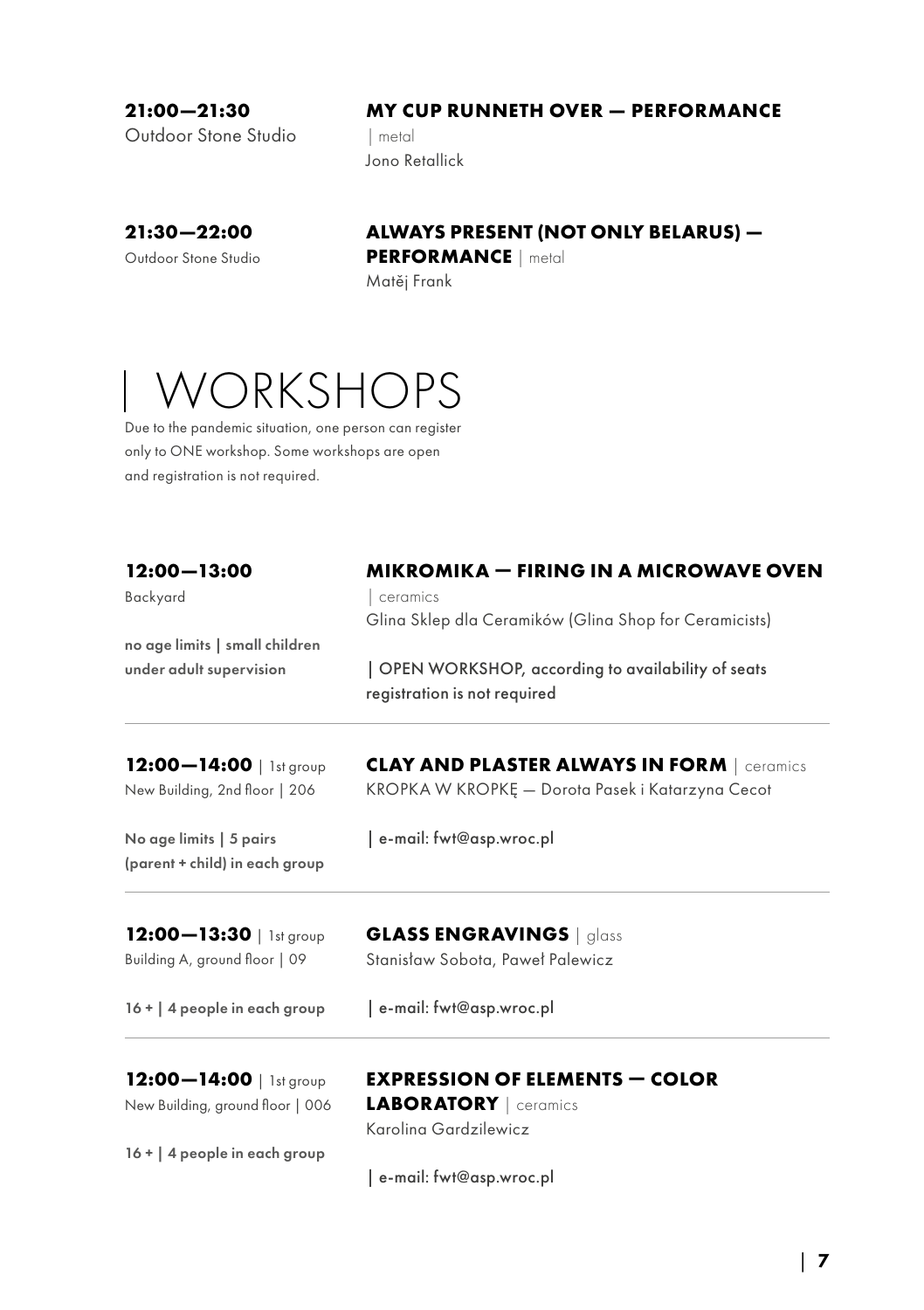| 12:00-14:00                                               | <b>PUZZLES – ALUMINIUM SCRATCHBLOCK</b>                                                                                         |  |
|-----------------------------------------------------------|---------------------------------------------------------------------------------------------------------------------------------|--|
| Outdoor Stone Studio                                      | <b>WORKSHOP</b>   metal                                                                                                         |  |
| no age limits   small children<br>under adult supervision | Daniel Bak, Paweł Czekański and students from the Sculpture<br>Research Circle from the Academy of Art and Design<br>in Wrocław |  |
|                                                           | OPEN WORKSHOP, according to availability of seats                                                                               |  |
| 12:00-18:00                                               | <b>REPOUSSAGE TECHNIQUES</b>   metal                                                                                            |  |
| Terrace   002                                             | <b>Rextorn Metalwork</b>                                                                                                        |  |
| no age limits   small children<br>under adult supervision | OPEN WORKSHOP, according to availability of seats                                                                               |  |
| 13:30-17:00                                               | <b>OUTDOOR TORCHES - "MICROOBJECTS"</b>   glass                                                                                 |  |
| Main Yard                                                 | Katarzyna Gemborys, Natalia Komorowska                                                                                          |  |
| 12+   10 people                                           | e-mail: fwt@asp.wroc.pl                                                                                                         |  |
| 14:00-16:00                                               | <b>BRONZE TALISMANS</b>   metal                                                                                                 |  |
| Terrace   001                                             | Wojciech Małek, students from the Secondary School                                                                              |  |
| no age limits   small children                            | of Art and Design in Wrocław                                                                                                    |  |
| under adult supervision                                   | OPEN WORKSHOP, according to availability of seats                                                                               |  |
| 14:00-15:30   2nd group                                   | <b>GLASS ENGRAVINGS</b>   glass                                                                                                 |  |
| Building A, ground floor   09                             | Stanisław Sobota, Paweł Palewicz                                                                                                |  |
| 16 +   4 people in each group                             | e-mail: fwt@asp.wroc.pl                                                                                                         |  |
| 15:00-18:00                                               | <b>POCKET CERAMICS - MINI RAKU</b>   ceramics                                                                                   |  |
| Backyard                                                  | Alicja i Dmitrij Buławka-Fankidejscy                                                                                            |  |
| no age limits   small children<br>under adult supervision | OPEN WORKSHOP, according to availability of seats                                                                               |  |
| 15:00-18:00                                               | GLASS SHELLS   glass                                                                                                            |  |
| New Building, 2nd floor   208                             | Justyna Zak                                                                                                                     |  |

12+ | 6 people

| e-mail: fwt@asp.wroc.pl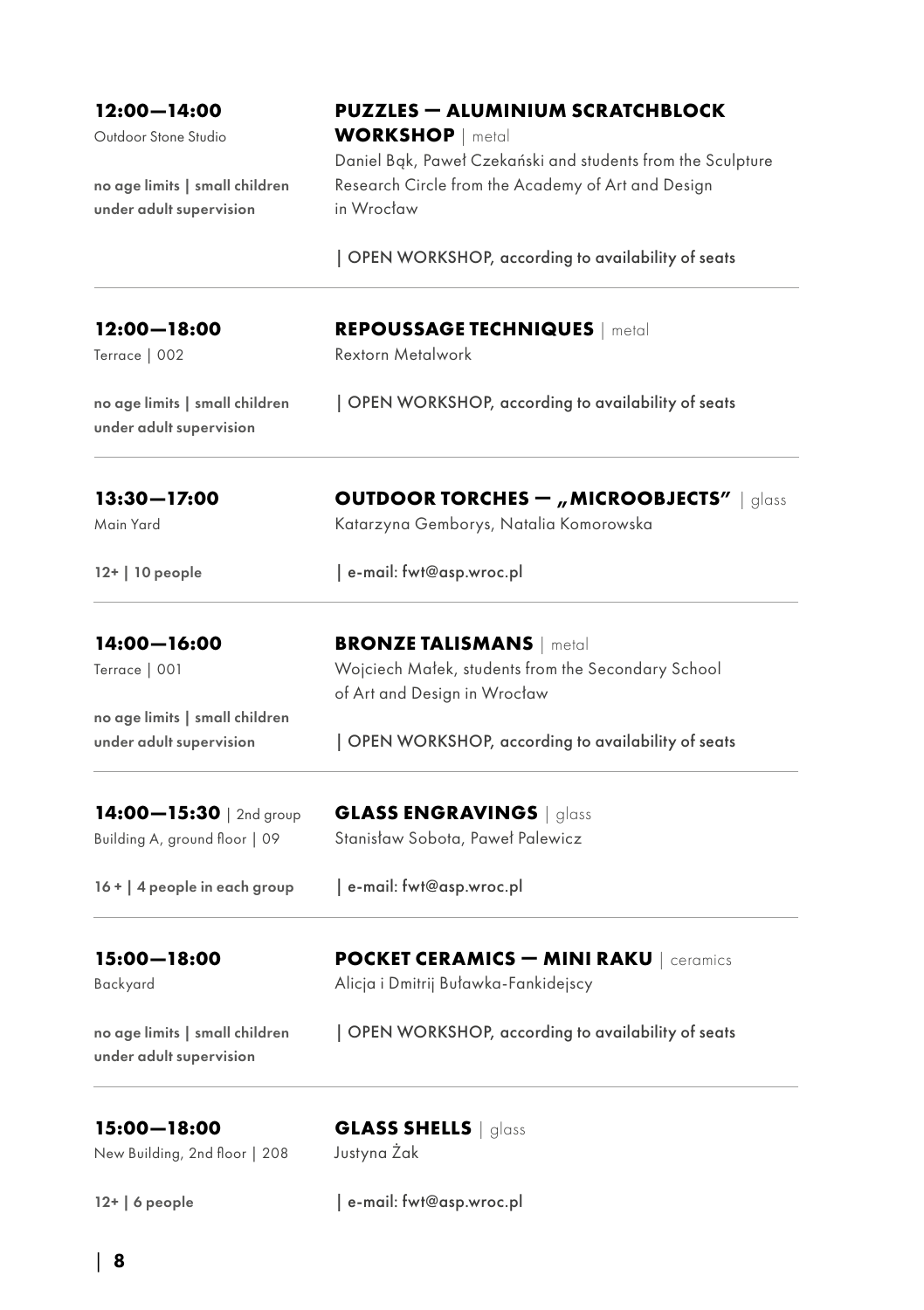| $16:00 - 17:30$                                           | <b>GLASS GARDEN - FUNCTIONAL SCULPTURE.</b><br><b>UPCYCLING</b>   glass |  |
|-----------------------------------------------------------|-------------------------------------------------------------------------|--|
| Main Yard<br>$12+$ 8 people                               |                                                                         |  |
|                                                           | Aleksandra Kujawska                                                     |  |
|                                                           | e-mail: fwt@asp.wroc.pl                                                 |  |
| 16:00-18:00   2nd group                                   | <b>CLAY AND PLASTER ALWAYS IN FORM</b> ceramics                         |  |
| New Building, 2nd floor   206                             | KROPKA W KROPKĘ – Dorota Pasek i Katarzyna Cecot                        |  |
| No age limits   5 pairs<br>(parent + child) in each group | e-mail: fwt@asp.wroc.pl                                                 |  |
| 16:00-18:00   2nd group                                   | <b>EXPRESSION OF ELEMENTS — COLOR</b>                                   |  |
| New Building, ground floor   006                          | <b>LABORATORY</b>   ceramics                                            |  |
|                                                           | Karolina Gardzilewicz                                                   |  |
| 16 +   4 people in each group                             |                                                                         |  |
|                                                           | e-mail: fwt@asp.wroc.pl                                                 |  |

**18:00—20:00** Outdoor Stone Studio

no age limits | small children under adult supervision

**CAST IRON SCRATCHBLOCK WORKSHOP** | metal Hubert Bujak and students from the Sculpture Research Circle from the Academy of Art and Design in Wrocław

| OPEN WORKSHOP, according to availability of seats.

## OTHER EVENTS

**12:00—20:00**  New Building, 2nd floor | showcase opposite 203

**12:00—20:00** New Building, entrance hall MINI OPENING | 17:00

## **INTERNATIONAL TEA BOWL COMPETITION | EXHIBITION** | ceramics

COMPETITION CURATORS: Małgorzata Maternik, Weronika Surma

## **HUMAN AND ENVIRONMENT**

**| EXHIBITION** | ceramics ARTIST: Eglė Einikyte-Narkevičienė CURATOR: Weronika Surma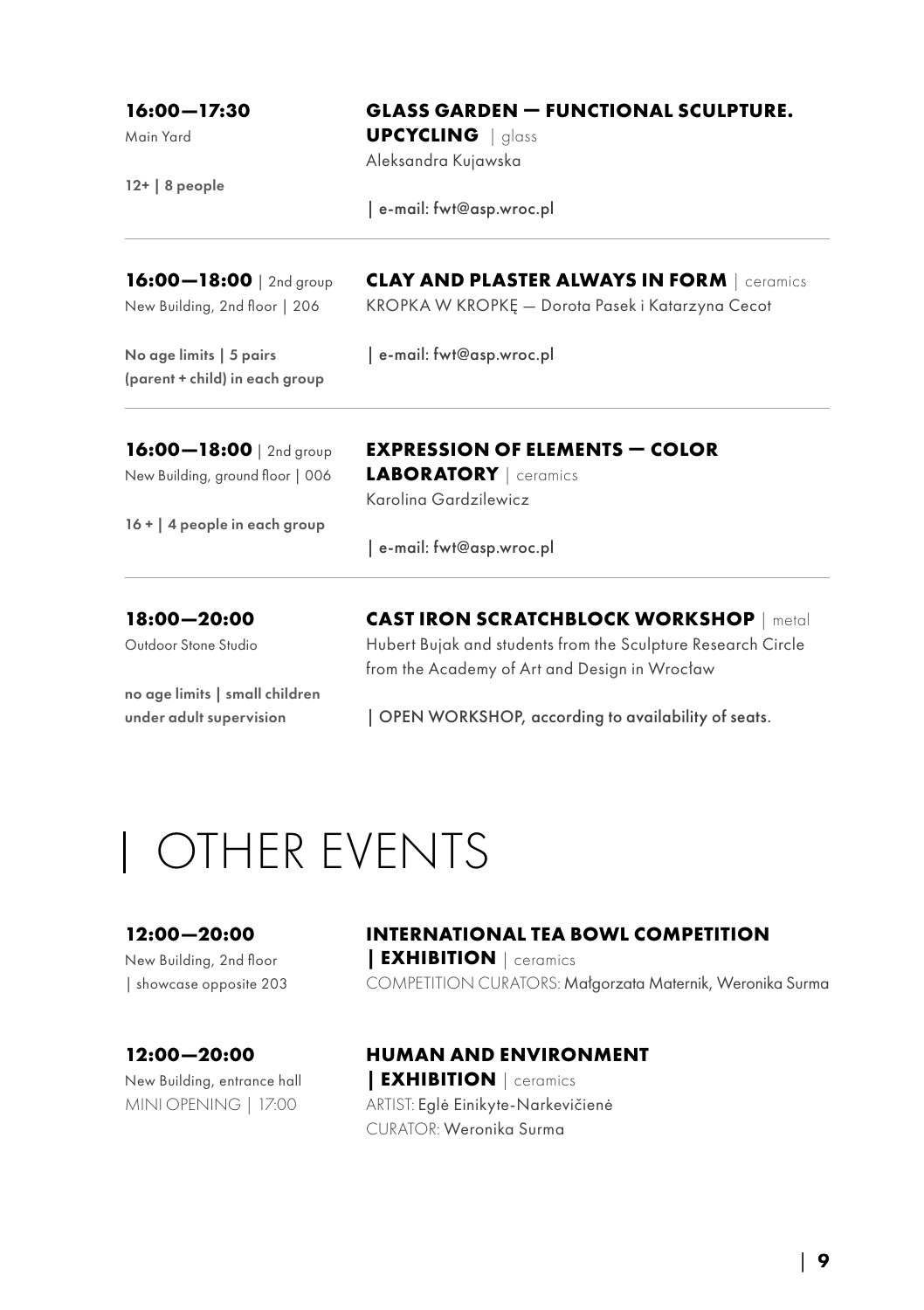**12:00—22:00** 

Festival area

### **12:00—20:00**

New Building, ground floor | showcase opposite 003 MINI OPENING | 17:15

### **12:00—22:00**

New Building, ground floor | showcase opposite 007 New Building, 2nd floor | showcase opposite 207

## **12:00—20:00**

New Building, 2nd floor | corridor, opposite 207

## **12:00—20:00** New Building, ground floor

| corridor, opposite 007

#### **14:00** Main Yard

## **INTERNATIONAL TEA BOWL COMPETITION | COMPETITION RESULTS** | ceramics

**PROJECT MELTING POT | EXHIBITION** | glass ARTISTS: Glass students of the Academy of Art and Design

During the official Festival opening

in Wrocław

**14:30—16:00** New Building, ground floor | 006

## **SCULPTING OF FIGURES** | ceramics Eglė Einikyte-Narkevičienė

Workshop only for students of the Academy. The festival audience will be allowed to watch the workshop.

### **16:00—17:00** Terrace | 005

### **THROWING COMPETITION** | ceramics Dawid Żynda

CURATORS: Justyna Żak, Jagoda Nowak-Bieganowska

**COLD AND HOT | EXHIBITION** | glass

ARTISTS: Students and Staff of the Glass Department of the Academy of Art and Design in Wrocław CURATORS: Wojciech Peszko, Dagmara Bielecka, Joanna

Bujak, Justyna Żak, Jagoda Nowak-Bieganowska

**IMITATION | EXHIBITION** | glass ARTISTS: Students of the Glass Research Circle CURATOR: Daria Jakubczyk

## **POTTERY STUDIO OF SPHERICAL BOTTOM CERAMICS IN THE PAST AND TODAY**

**| EXHIBITION** | ceramics CRAFTSMAN: Paweł Szymański CURATOR: Małgorzata Maternik

## **FRUIT OF MASS PRODUCTION**

**| INSTALLATION** | ceramics Małgorzata Wołoszczuk, Jadwiga van de Logt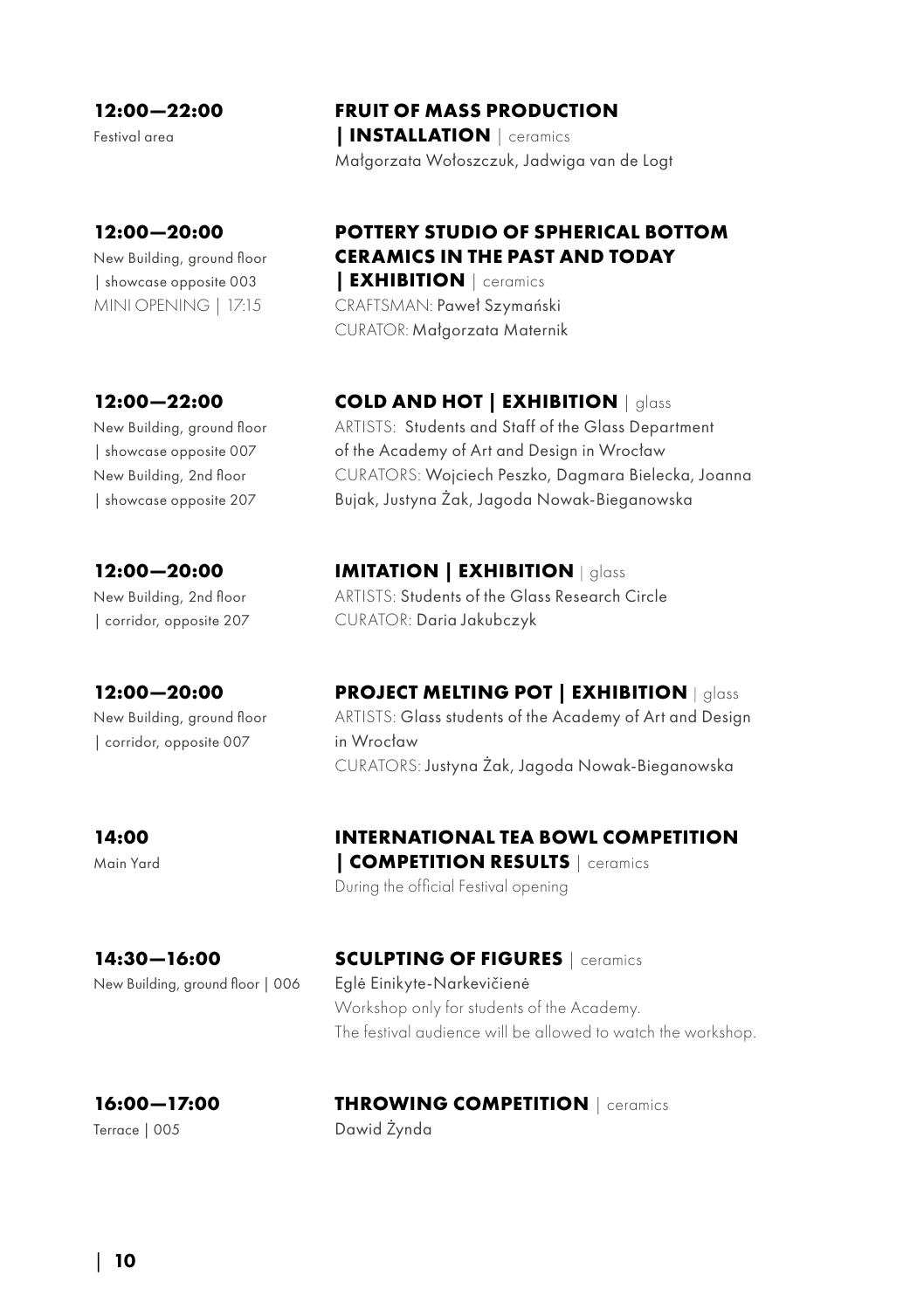New Building, ground floor | 006

**18:00—19:30**

**CERAMIC BRAID** | ceramics Hanna Miadzvedzeva Workshop only for students of the Academy. The festival audience will be allowed to watch the workshop.

## **June, 19th—25th**

New Building, ground floor | 001

## **CAST IRON SCULPTURE — MOULDMAKING WORKSHOP FOR SCULPTURE STUDENTS OF THE ACADEMY OF ART AND DESIGN IN WROCŁAW**  | metal

Paweł Czekański, Roland Grabkowski

The event is closed to the public.

# **SUNDAY** 27TH JUNE

| $12:00 - 18:00$<br>New Building, 4th floor   410 | <b>ART IN THE FIRELIGHT   CONFERENCE</b><br>MODERATORS: Sarah Epping, Jagoda Nowak-Bieganowska  |
|--------------------------------------------------|-------------------------------------------------------------------------------------------------|
| $  12:10 - 12:30$                                | Jono Retallick (England)   metal<br>ENG.   PERMANENT / IMPERMANENT                              |
| $  12:40 - 13:00$                                | Adam Włodarczyk (Poland)   ceramics<br>PL.   GLASS WORTH ITS WEIGHT IN GOLD                     |
| $ 13:10-13:30$                                   | Hanna Miadzvedzeva (Belarus Belarus)   ceramics<br><b>ENG.   TECTONICS IN CERAMICS</b>          |
| $  13:40 - 14:00$                                | Frederik Rombach (Belgium)   glass<br><b>ENG.   GLASS CONNECTIONS</b>                           |
| 14:10-14:30                                      | Lisa Evans (Wales)   metal<br>ENG.   ONLINE   WELSH IRON CASTING: AN IRON MAIDEN'S TALE         |
| $14:50 - 15:10$                                  | Eglė Einikyte-Narkevičienė (Lithuania)   ceramics<br>ENG.   THE SEARCH FOR NEW FORMS IN MY WORK |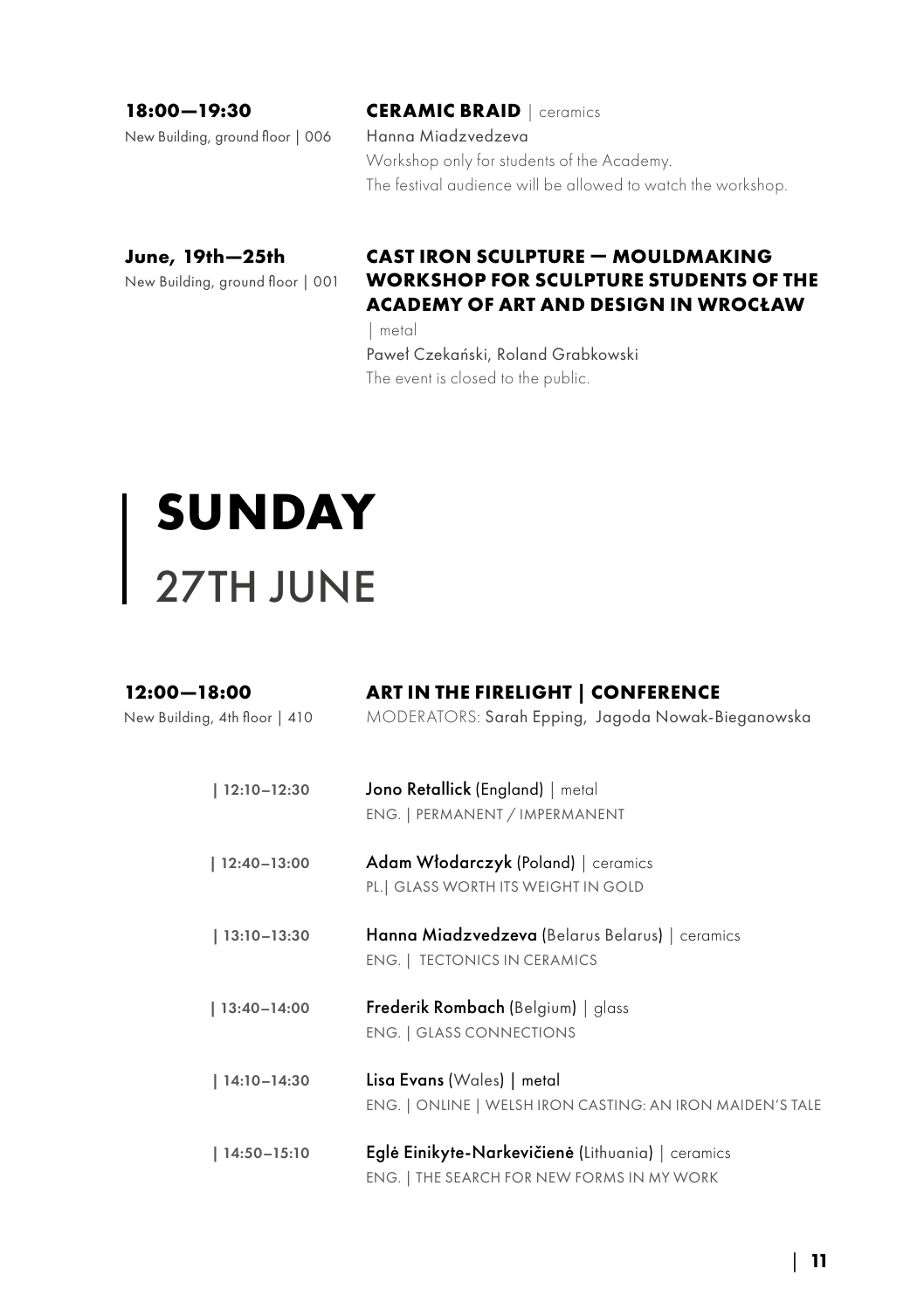| $ 15:20 - 15:40$  | Adam Abel (Polska)   ceramics<br>PL.   DIGITAL ANATOMY OF FORM - ALGORITHMS AND CODING<br>IN THE PROCESSES OF CREATION |
|-------------------|------------------------------------------------------------------------------------------------------------------------|
| $ 15:50-16:10$    | John Moran (USA)   alass<br>ENG.   #POPPOLITICAL                                                                       |
| $ 16:20-16:40$    | Kurt Dyrhaug (USA)   metal<br>ENG.   ONLINE   30 YEARS OF CAST IRON                                                    |
| $  17:00 - 18:00$ | SCREENING OF FESTIVAL FILMS 2021                                                                                       |

## EXHIBITIONS

#### **12:00—18:00**

New Building, 2nd floor | showcase opposite 203

### **12:00—18:00**

New Building, entrance hall MINI OPENING | 17:10

### **12:00—22:00**

New Building, ground floor | showcase opposite 007 New Building, 2nd floor | showcase opposite 207

### **12:00—20:00**

New Building, 2nd floor | corridor, opposite 207

## **12:00—20:00**

New Building, ground floor | corridor, opposite 007

## **INTERNATIONAL TEA BOWL COMPETITION | EXHIBITION** | ceramics

COMPETITION CURATORS: Małgorzata Maternik, Weronika Surma

## **HUMAN AND ENVIRONMENT**

**| EXHIBITION** | ceramics ARTIST: Eglė Einikyte-Narkevičienė CURATOR: Weronika Surma

## **COLD AND HOT | EXHIBITION** | glass

ARTISTS: Students and Staff of the Glass Department of the Academy of Art and Design in Wrocław CURATORS: Wojciech Peszko, Dagmara Bielecka, Joanna Bujak, Justyna Żak, Jagoda Nowak-Bieganowska

## **IMITATION | EXHIBITION** | glass

ARTISTS: Students of the Glass Research Circle CURATOR: Daria Jakubczyk

## **PROJECT MELTING POT | EXHIBITION** | glass

ARTISTS: Glass students of the Academy of Art and Design in Wrocław CURATORS: Justyna Żak, Jagoda Nowak-Bieganowska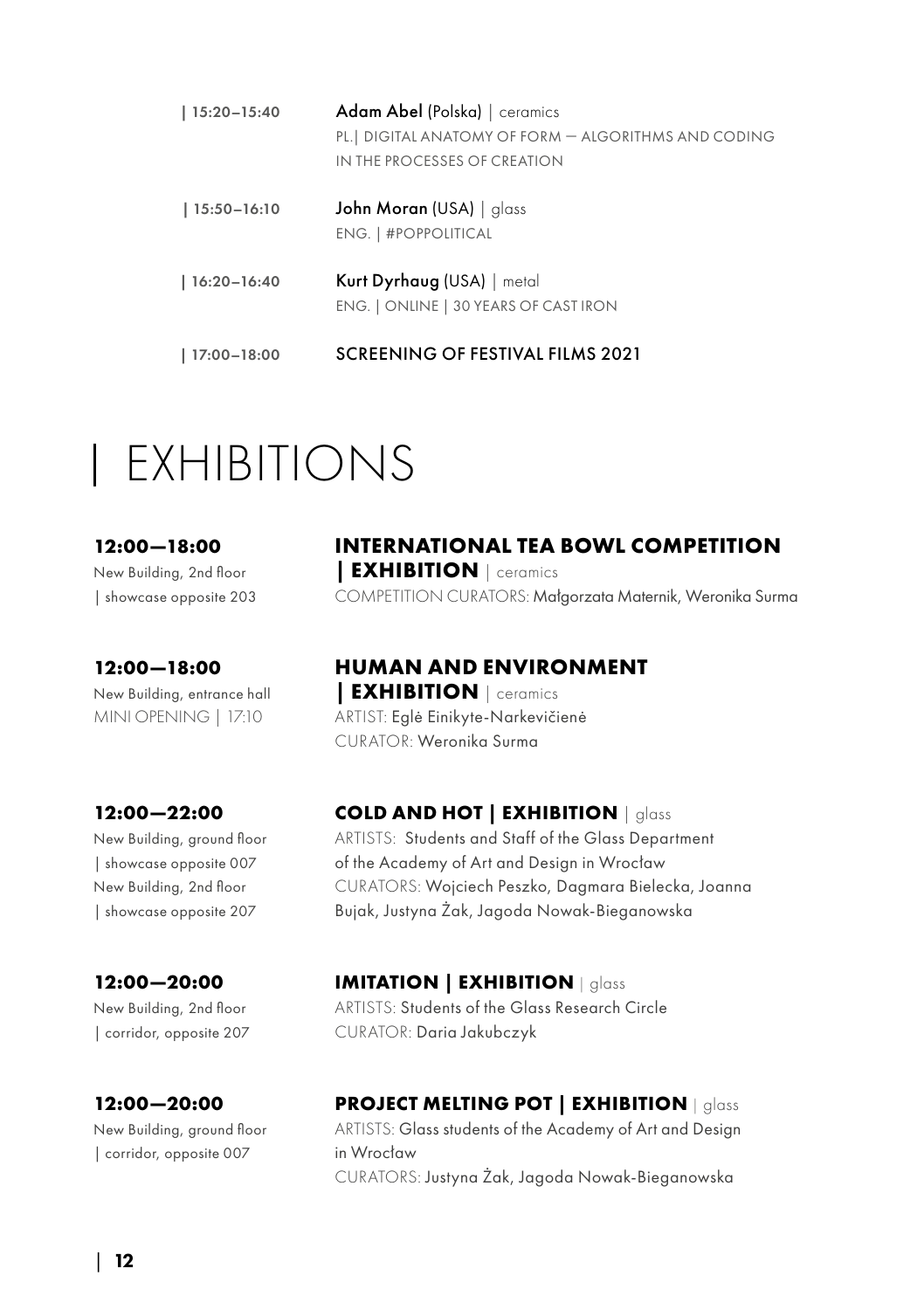## EVENTS: THREE SECTIONS

#### **JUNE 22ND—28TH**

Neon Gallery, ul. Traugutta 19/21, Wrocław

Monday-Friday | 10:00—18:00 Saturday | 12:00—20:00 Sunday | 12:00—18:00

OPENING: JUNE, 24TH | 18:00 — 20.00

## **THE WORK OF FIRE**

**| EXHIBITION** | ceramics | glass | metal

#### ARTISTS:

CERAMICS: Jakub Biewald, Renata Bonter-Jędrzejewska, Katarzyna Koczyńska-Kielan, Weronika Lucińska, Karina Marusińska, Joanna Opalska-Brzecka, Michał Puszczyński, Bożena Sacharczuk

GLASS: Kalina Bańka, Dagmara Bielecka, Joanna Bujak, Małgorzata Dajewska, Anna Józefowska, Wojciech Peszko, Stanisław Sobota, Justyna Żak

METAL: Hubert Bujak, Paweł Czekański, Mateusz Dworski, Magdalena Grzybowska, Wojciech Małek, Marcin Michalak, Michał Staszczak, Michał Wasiak

#### CURATORS:

Antonina Joszczuk, Magdalena Wodarczyk, Małgorzata Maternik, Weronika Surma, Paweł Czekański, Matej Frank

## ONLINE EVENTS

#### **PROCESSES | FILMS**

A series of short films in which artists present processes of making artworks with the use of high temperature. Available on the Festival Facebook page.

Leri Papidze, Rytis Konstantinavičius | ceramics ANCIENT TECHNIQUES: THROWING WHEEL AND RAUGO CERAMICS

Weronika Surma | ceramics CERAMIC PICTURE | GLAZES PAINTING

Joanna Opalska-Brzecka | ceramics PALETTE OF POSSIBILITIES — FREE CERAMIC CREATION

Adam Abel | ceramics FROM THE DIGITAL CODE TO AN OBJECT IN CERAMICS (2015–2021)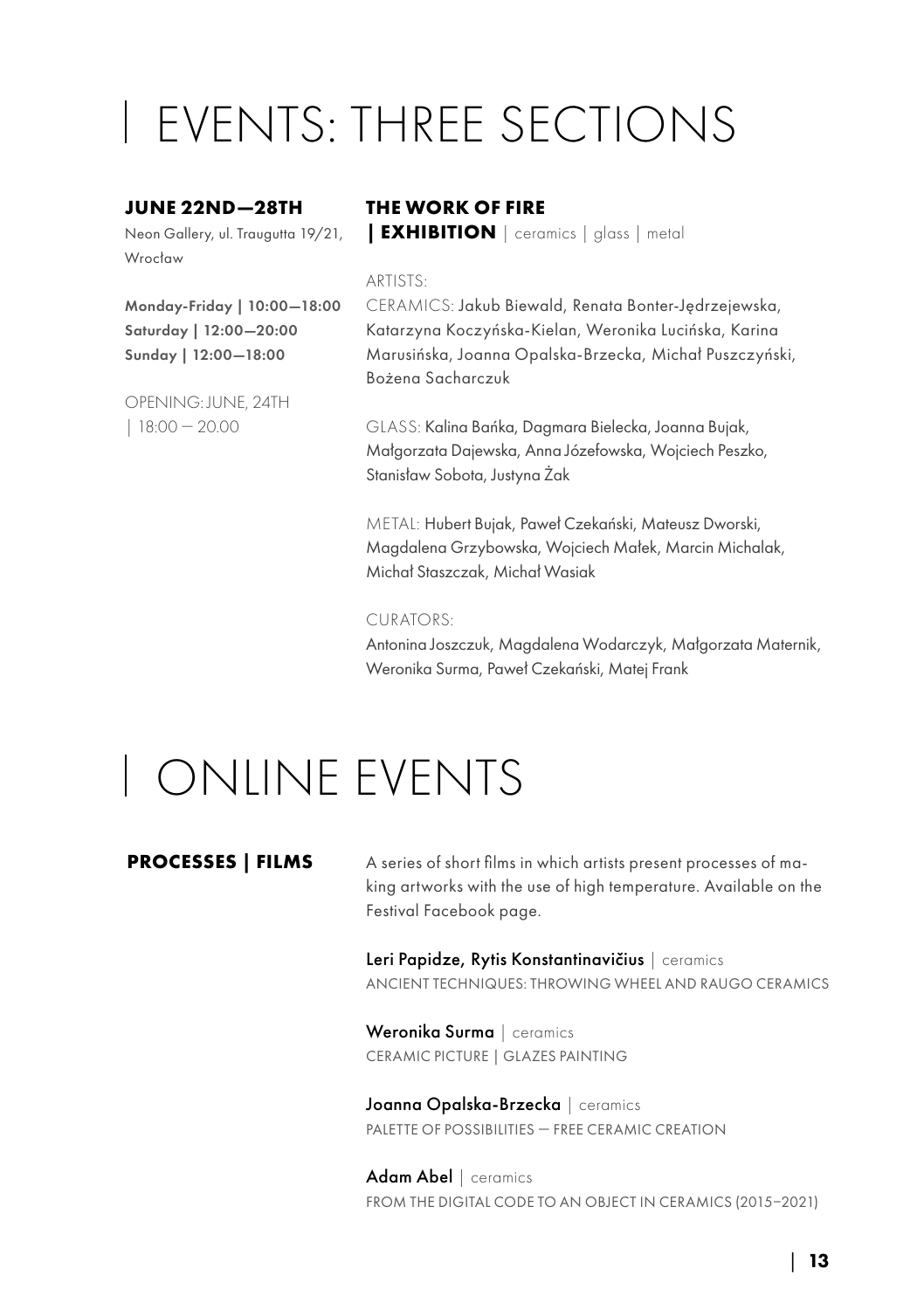Matěi Frank | metal RECYCLABLE MOULDS | ALUMINIUM SCULPTURE

Paweł Czekański | metal CERAMIC SHELL MOULDS | 3D PRINTED SCULPTURE CAST IN BRONZE

Michał Staszczak | metal CENTRIFUGAL CASTING | BRONZE AND SILVER SCULPTURES

Michał Wasiak | metal SAND MOULDS | CAST IRON SCULPTURE

Ryszard Więckowski | metal CLASSIC OF STAINED GLASS- PROCESS

Kamila Mróz | metal CREATING A GLASS PLASMA SCULPTURE IN A TORCH FLAME

Jagoda Nowak-Bieganowska | metal SLUMPING, GLASS SHAPED IN AN ELECTRIC KILN

Magdalena Wodarczyk, Agnieszka Leśniak-Banasiak | metal GLASSWORKING TECHNIQUES

## **ARTISTS | FILMS**

A series of short films in which artists present one of their works made at high temperature. Films available on the Festival Facebook page.

GLASS SECTION: Agnieszka Leśniak, Agnieszka Bar, Magdalena Wodarczyk, Antonina Joszczuk

METAL SECTION: Roland Grabkowski, Anna Bujak, Matěj Frank, Agata Danielak-Kujda

CERAMICS SECTION: Joanna Teper, Krzysztof Rozpondek, Mirosław Kociński, Małgorzata Maternik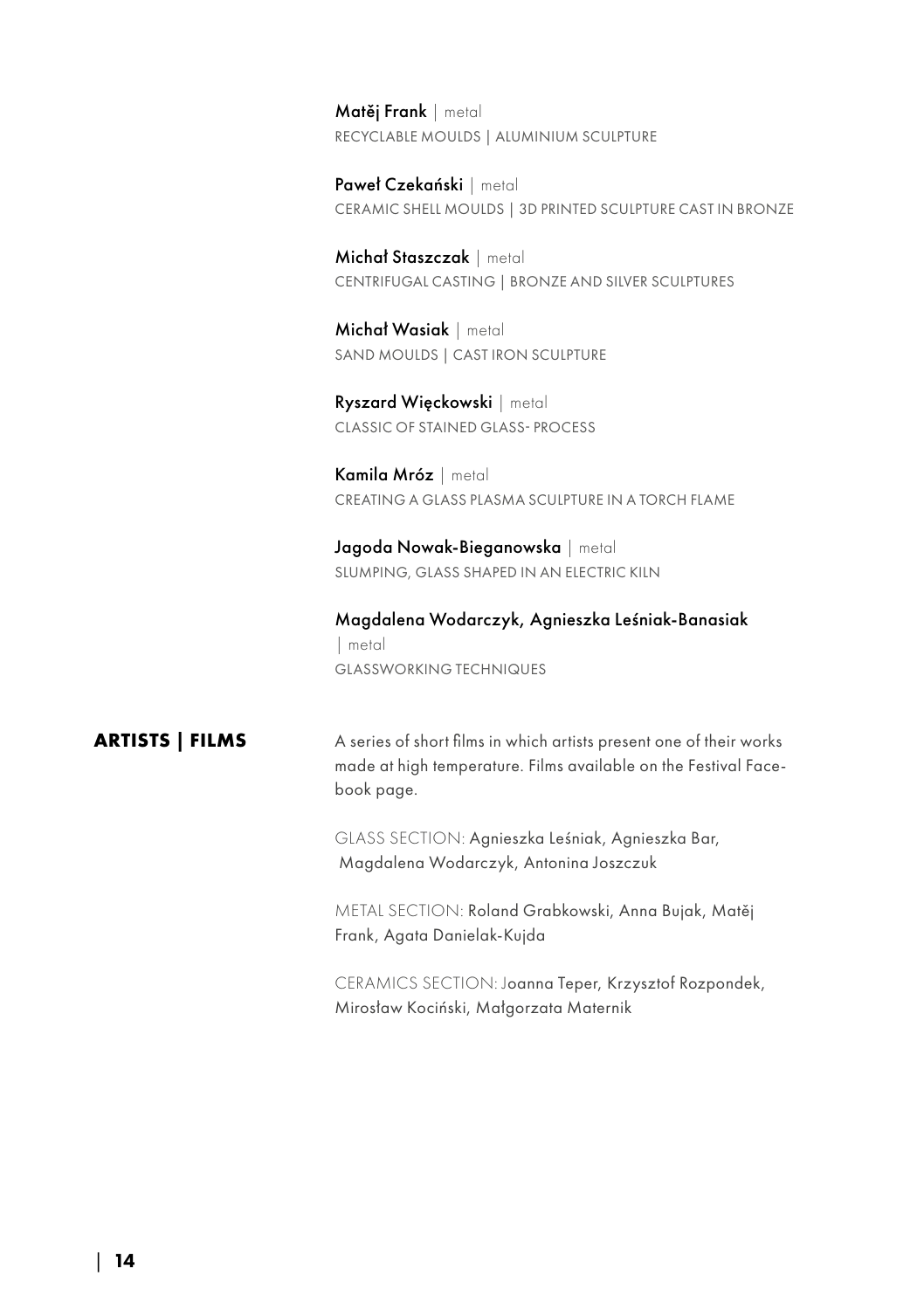[www.festiwalwysokichtemperatur.pl/en](https://festiwalwysokichtemperatur.pl/home/)





**A**